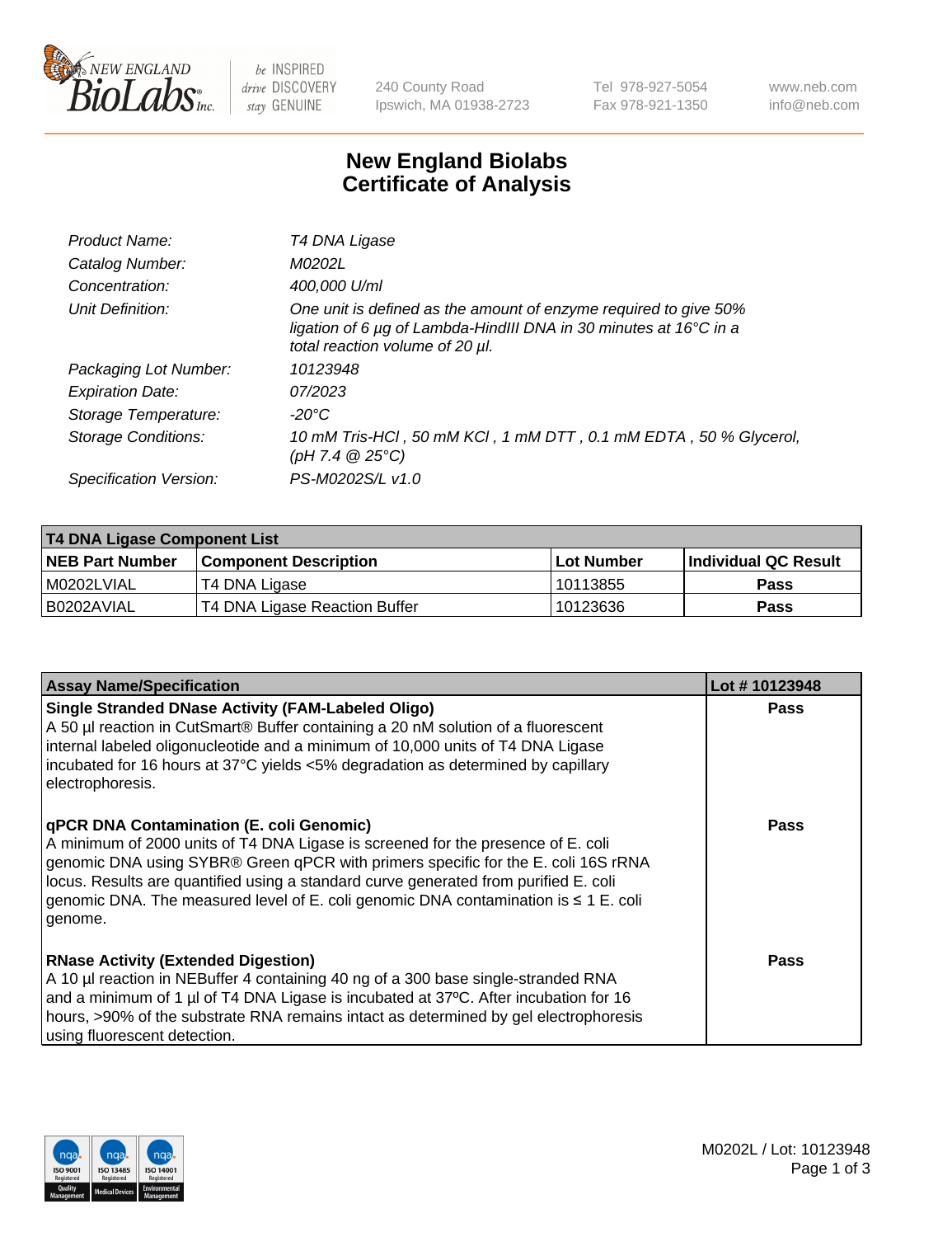

be INSPIRED drive DISCOVERY stay GENUINE

240 County Road Ipswich, MA 01938-2723 Tel 978-927-5054 Fax 978-921-1350

www.neb.com info@neb.com

| <b>Assay Name/Specification</b>                                                                                                                                                                                                                                                                                                                                      | Lot #10123948 |
|----------------------------------------------------------------------------------------------------------------------------------------------------------------------------------------------------------------------------------------------------------------------------------------------------------------------------------------------------------------------|---------------|
| <b>Protein Purity Assay (SDS-PAGE)</b><br>T4 DNA Ligase is ≥ 95% pure as determined by SDS-PAGE analysis using Coomassie Blue<br>detection.                                                                                                                                                                                                                          | <b>Pass</b>   |
| <b>Protein Concentration (A280)</b><br>The concentration of T4 DNA Ligase is 0.4 mg/ml +/- 10% as determined by UV<br>absorption at 280 nm. Protein concentration is determined by the Pace method using<br>the extinction coefficient of 57,675 and molecular weight of 55,292 daltons for T4<br>DNA Ligase (Pace, C.N. et al. (1995) Protein Sci., 4, 2411-2423).  | <b>Pass</b>   |
| Double Stranded DNase Activity (Labeled Oligo)<br>A 50 µl reaction in CutSmart® Buffer containing a 20 nM solution of a fluorescent<br>labeled double-stranded oligonucleotide containing a blunt end and a minimum of<br>10,000 units of T4 DNA Ligase incubated for 16 hours at 37°C yields <5% degradation<br>as determined by capillary electrophoresis.         | <b>Pass</b>   |
| <b>DNase Activity (Labeled Oligo, 3' extension)</b><br>A 50 µl reaction in CutSmart® Buffer containing a 20 nM solution of a fluorescent<br>labeled double-stranded oligonucleotide containing a 3' extension and a minimum of<br>10,000 units of T4 DNA Ligase incubated for 16 hours at 37°C yields <5% degradation<br>as determined by capillary electrophoresis. | Pass          |
| <b>DNase Activity (Labeled Oligo, 5' extension)</b><br>A 50 µl reaction in CutSmart® Buffer containing a 20 nM solution of a fluorescent<br>labeled double-stranded oligonucleotide containing a 5' extension and a minimum of<br>10,000 units of T4 DNA Ligase incubated for 16 hours at 37°C yields <5% degradation<br>as determined by capillary electrophoresis. | <b>Pass</b>   |
| <b>Exonuclease Activity (Radioactivity Release)</b><br>A 50 µl reaction in NEBuffer 1 containing 1 µg of a mixture of single and<br>double-stranded [3H] E. coli DNA and a minimum of 2000 units of T4 DNA Ligase<br>incubated for 4 hours at 37°C releases <0.1% of the total radioactivity.                                                                        | <b>Pass</b>   |
| <b>Endonuclease Activity (Nicking)</b><br>A 50 µl reaction in NEBuffer 1 containing 1 µg of supercoiled PhiX174 DNA and a<br>minimum of 2000 units of T4 DNA Ligase incubated for 4 hours at 37°C results in <10%<br>conversion to the nicked form as determined by agarose gel electrophoresis.                                                                     | <b>Pass</b>   |
| <b>Non-Specific DNase Activity (16 Hour)</b><br>A 50 µl reaction in NEBuffer 1 containing 1 µg of CIP-treated Lambda-HindIII DNA and<br>a minimum of 2000 units of T4 DNA Ligase incubated for 16 hours at 37°C results in a                                                                                                                                         | <b>Pass</b>   |